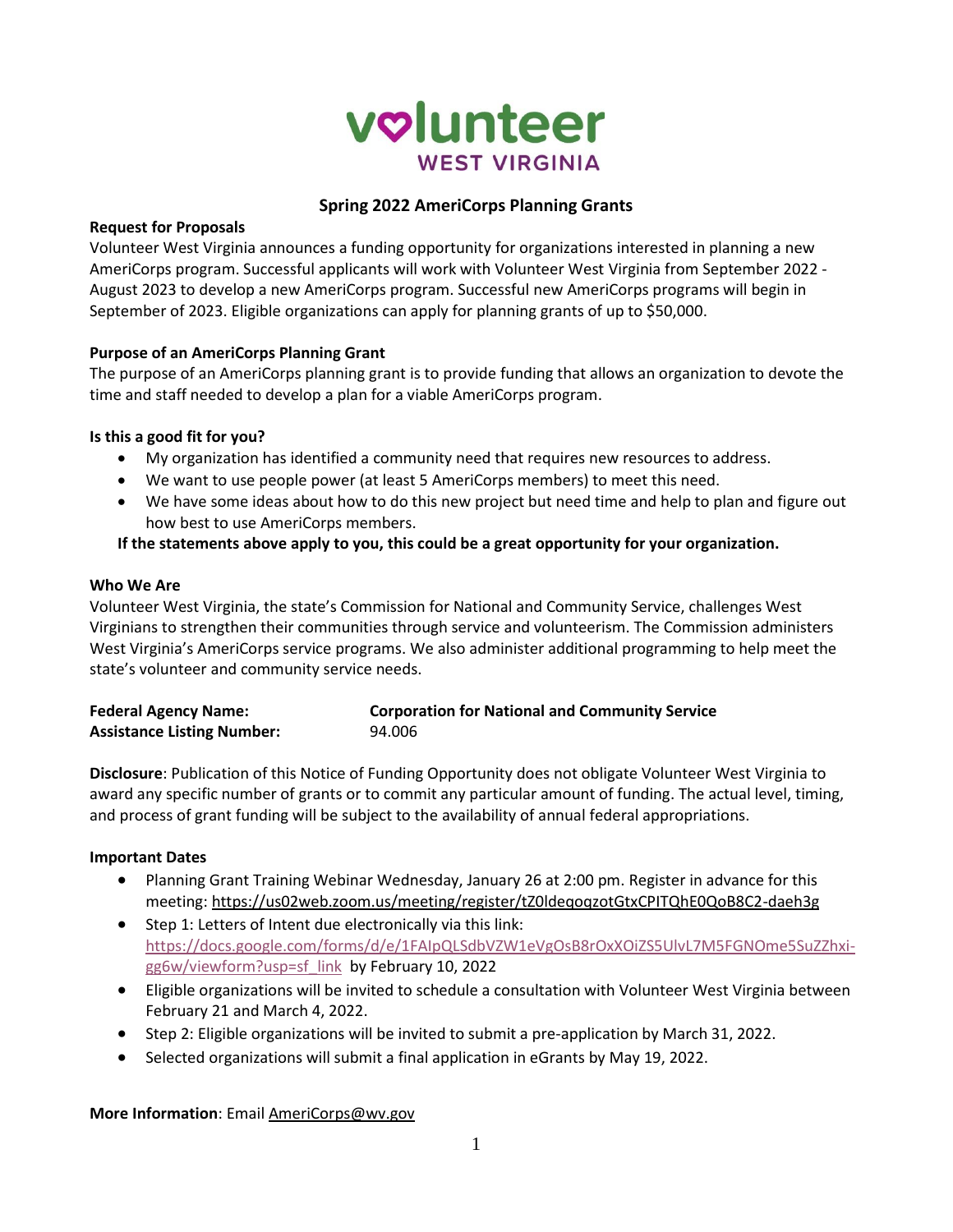### **PURPOSE OF AMERICORPS FUNDING**

AmeriCorps brings people together to tackle some of the country's most pressing challenges through national service and volunteering. AmeriCorps members and AmeriCorps Seniors volunteers serve with organizations dedicated to the improvement of communities. AmeriCorps helps make service a cornerstone of our national culture. An organization that receives an AmeriCorps Planning Grant will work with Volunteer West Virginia to develop a viable AmeriCorps program that addresses identified community needs.

AmeriCorps grants are awarded to eligible organizations proposing to engage AmeriCorps members in evidence-based or evidence-informed interventions/practices to strengthen communities. An AmeriCorps member is an individual who engages in community service through an approved national service position. Members may receive a living allowance and other benefits while serving. Upon successful completion of their service, members earn a Segal AmeriCorps Education Award that they can use to pay for higher education expenses or apply to qualified student loans.

### **AMERICORPS FOCUS AREAS**

### **Economic Opportunity**

Grants will provide support and/or facilitate access to services and resources that contribute to the improved economic well-being and security of economically disadvantaged people; help economically disadvantaged people, to have improved access to services that enhance financial literacy; transition into or remain in safe, healthy, affordable housing; and/or have improved employability leading to increased success in becoming employed.

### **Education**

Grants will provide support and/or facilitate access to services and resources that contribute to improved educational outcomes for economically disadvantaged children; improved school readiness for economically disadvantaged young children; improved educational and behavioral outcomes of students in low-achieving elementary, middle, and high schools; and/or support economically disadvantaged students' preparation for success in post-secondary educational institutions.

### **Healthy Futures**

Grants will provide support for activities that will address the opioid crisis; increase seniors' ability to remain in their own homes with the same or improved quality of life for as long as possible; and/or increase physical activity and improve nutrition with the purpose of reducing obesity.

#### **Environmental Stewardship**

Grants will support responsible stewardship of the environment, while preparing communities for challenging climate and environmental circumstances and helping Americans respond to and recover from disruptive events: programs that conserve natural habitats; protect clean air and water; maintain public lands; support wildland fire mitigation and sustainable forest management; cultivate individual and community resilience; and provide reforestation services after floods or fires, such as nature based solutions.

#### **Veterans and Military Families**

Grants will improve the quality of life of veterans and improve military family well-being; increase the number of veterans, wounded warriors, military service members, and their caregivers, families, and survivors served by AmeriCorps programs; and/or increase the number of veterans and military family members engaged in service through AmeriCorps programs.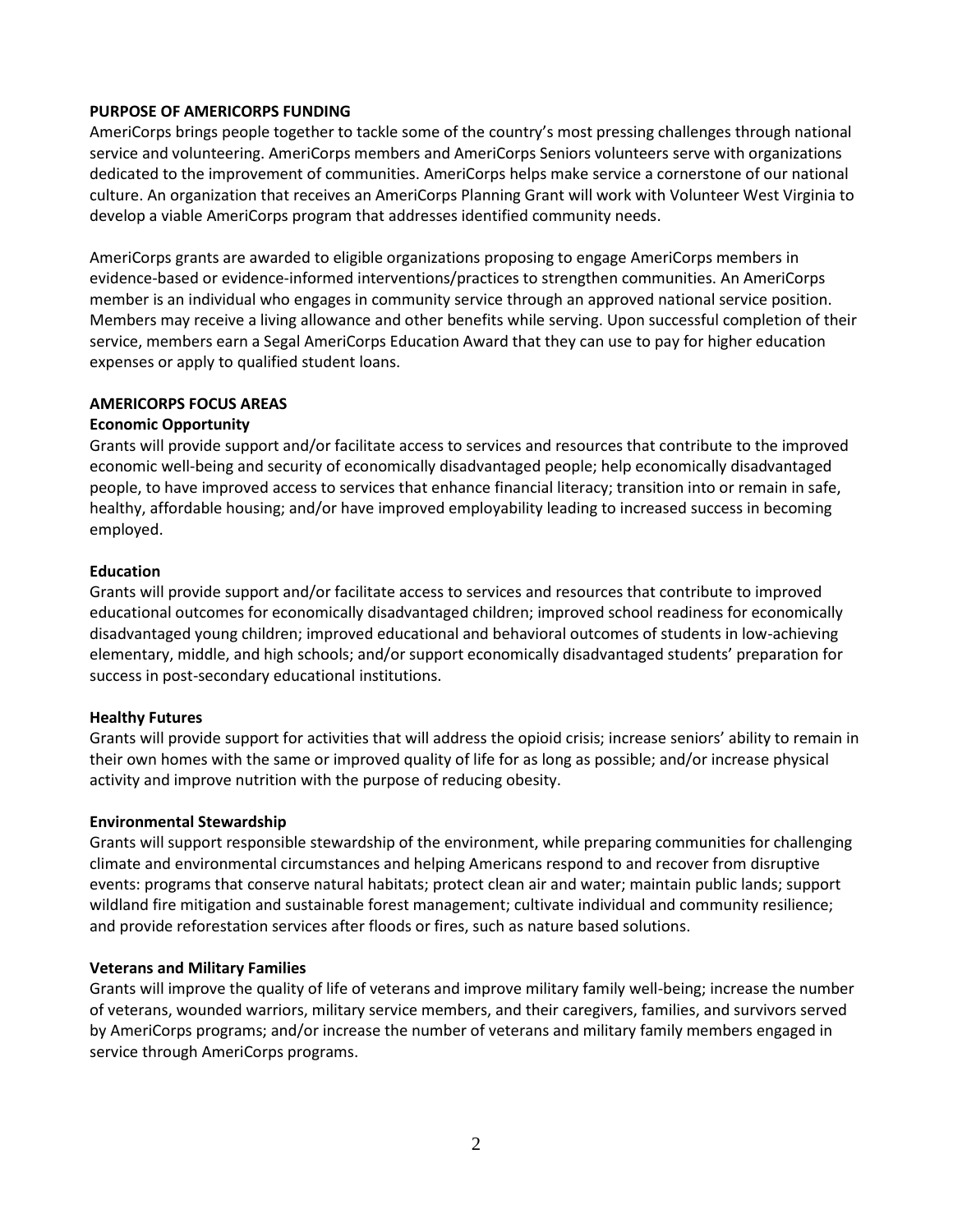### **Disaster Services**

Grants will support increased and improved disaster services for individuals and communities to prepare and adapt to disasters, including but not limited to climate change events. Activities will provide support to increase preparedness for disasters, improve readiness to respond to disasters, support recovery efforts from disasters, and/or assist in the implementation of pre-disaster mitigation and adaptation measures. Grants will support communities and individuals in planning for disasters, in particular engaging disadvantaged communities in the planning process.

# **ELIGIBILITY INFORMATION**

# **Eligible Applicants**

The following non-federal entities (all of which are defined in 2 CFR 200.1) are eligible to apply:

- Tribes
- Institutions of higher education
- Local governments
- Nonprofit organizations
- States

Entities must have a valid SAM registration and [DUNS and/or Unique Entity Identifier] to receive an award. See Application Content section for additional information.

# **Cost Reimbursement Grants**

Applicants are required to match funds based on the chart. The applicant's match can be non-AmeriCorps cash and/or in-kind contributions. Applicants must indicate whether the match is proposed or secured. Applicants must demonstrate the ability to meet the match requirement at the time of application submission. A firsttime successful planning grant applicant is required to match at 24 percent. The chart below shows how this will increase over time.

| AmeriCorps           | 1, 2, 3 |     | ـ   |     |     |     |     | $10+$ |
|----------------------|---------|-----|-----|-----|-----|-----|-----|-------|
| <b>Funding Year</b>  |         |     |     |     |     |     |     |       |
| <b>Grantee Share</b> | 24%     | 26% | 30% | 34% | 38% | 42% | 46% | 50%   |
| Requirements         |         |     |     |     |     |     |     |       |

Law requires that grantees that use other Federal funds as matching funds for an AmeriCorps grant to report those amounts and sources to AmeriCorps on a Federal Financial Report. Grantees must track and be prepared to report on that match separately each year and at closeout. Matching funds may be in cash or in-kind. Successful organizations will receive guidance on match requirements and tracking.

### **FEDERAL AWARD INFORMATION**

### **Estimated Available Funds**

Volunteer West Virginia expects a highly competitive AmeriCorps grant competition. Volunteer West Virginia reserves the right to prioritize providing funding to existing awards over making new awards. The actual level of funding will be subject to the availability of annual appropriations. Receiving a planning grant does not guarantee future AmeriCorps funding.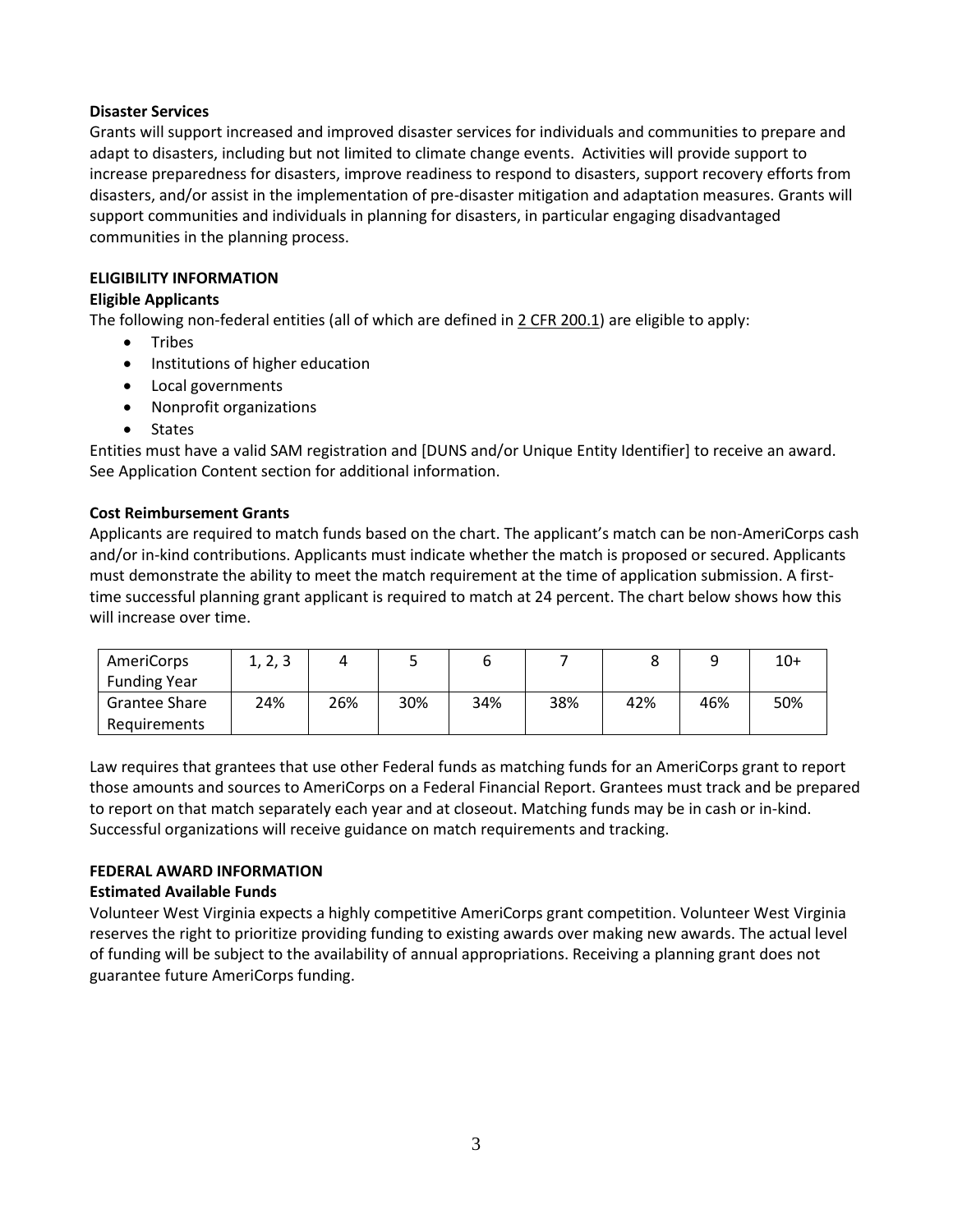# **LETTER OF INTENT INSTRUCTIONS**

*\_\_\_\_\_\_\_\_\_\_\_\_\_\_\_\_\_\_\_\_\_\_\_\_\_\_\_\_\_\_\_\_\_\_\_\_\_\_\_\_\_\_\_\_\_\_\_\_\_\_\_\_\_\_\_\_\_\_\_\_\_\_\_\_\_\_\_\_\_\_\_\_\_*

### **Letter of Intent content**

Use this Notice to help you develop your Letter of Intent. Information cannot be saved in the letter of intent form. The Letter of Intent is due by February 10.

### **Organization Information**

**Legal Name**

List organization's legal name.

### **Organization Official Address**

List organization's address.

### **Organization Contact Person Information.**

List contact person for this application.

### **DUNS Number and EIN number**

To receive federal grant funds from Volunteer West Virginia, organizations must:

- Have an Employer Identification Number (EIN), also referred to as a Tax Identification Number (TIN),
- Have a DUNS number (Data Universal Numbering System) Apply online at the [DUNS Request Service](https://fedgov.dnb.com/webform). This can take up to 10 days. Volunteer West Virginia recommends applying for this number by January 31, 2022. Organizations without a DUNS number will be ineligible to apply.

#### **Focus area**

Select the AmeriCorps focus area to be addressed with planning grant funding from Volunteer West Virginia.

- 1. Economic Opportunity
- 2. Education
- 3. Healthy Futures
- 4. Environmental Stewardship
- 5. Veterans and Military Families
- 6. Disaster Services

#### **SAM Registration**

Certify that you understand that you must have an active SAMS registration by March 31, 2022, in order to receive funding through AmeriCorps (instructions for obtaining a SAM registration are on page 5).

#### **Financial Capacity**

Answer the following questions.

- Can your current financial system produce a general ledger?
- Does your current financial system allow you to provide back-up documentation for any expenses incurred? If not, can that change be made to your organization's policies and procedures?
- Can your organization meet the 24% match requirement?
- Do you have the capacity to track expenses by funding source? What does that look like?

### **Project Need Description (1,500-character max.)**

Briefly describe the need you have identified that you would like to address with AmeriCorps members. The need should be supported by data.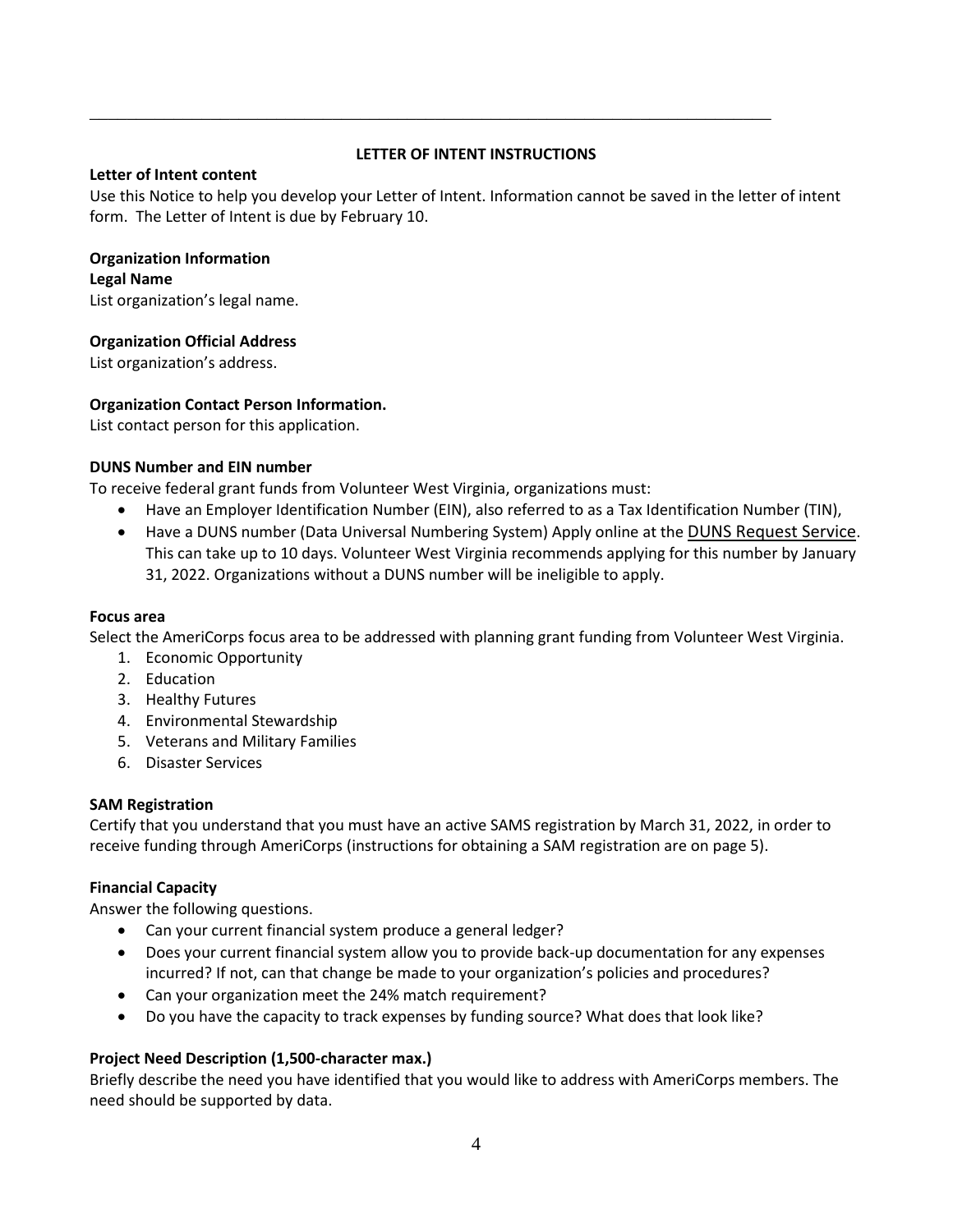# **LETTER OF INTENT REVIEW**

# **Letters of intent will be reviewed for compliance by Volunteer West Virginia staff. Eligible organizations will be invited to submit a pre-application.**

**\_\_\_\_\_\_\_\_\_\_\_\_\_\_\_\_\_\_\_\_\_\_\_\_\_\_\_\_\_\_\_\_\_\_\_\_\_\_\_\_\_\_\_\_\_\_\_\_\_\_\_\_\_\_\_\_\_\_\_\_\_\_\_\_\_\_\_\_\_\_\_\_\_\_\_\_\_\_\_\_\_\_\_\_\_**

### **Initial Letter of Intent Compliance and Eligibility Review**

A Letter of Intent is compliant if the applicant:

- Is an eligible organization
- Has a valid DUNS number
- Submitted the Letter of Intent by the submission deadline
- Submitted a complete Letter of Intent
- Has demonstrated sufficient financial controls in the financial capacity section

### **PRE-APPLICATION INSTRUCTIONS**

The following instructions are provided for your information so that you are aware of what will be required if your organization is invited to continue with the application process.

**\_\_\_\_\_\_\_\_\_\_\_\_\_\_\_\_\_\_\_\_\_\_\_\_\_\_\_\_\_\_\_\_\_\_\_\_\_\_\_\_\_\_\_\_\_\_\_\_\_\_\_\_\_\_\_\_\_\_\_\_\_\_\_\_\_\_\_\_\_\_\_\_\_\_\_\_\_\_\_\_\_\_\_\_\_**

### You do **NOT** have to submit this information with your Letter of Intent.

### **Pre-Application Content**

If your organization is determined to be eligible through the letter of intent process you will be invited to submit a full application. Further instructions will be provided to eligible organizations. Use this notice to help you understand what will be required if you are eligible to submit a pre-application.

The following items will be required if you are invited to submit a pre-application:

- Application in Word doc
- Budget worksheet (to be provided to eligible organizations)
- Registration with the System for Award Management (SAM) <https://www.sam.gov/SAM/>

### **SAM Registration**

AmeriCorps funding from Volunteer West Virginia is federal funding. If an applicant is awarded a grant, it must maintain an active SAM registration throughout the life of the award. See the SAM Quick Guide for Grantees at: https://sam.gov/SAM/transcript/Quick Guide for Grants Registrations.pdf.

SAM registration must be renewed annually. Volunteer West Virginia requires that applicants have submitted their request for SAM registration at the time of Application submission. **Applicants must use their SAMregistered legal name and address on all grant applications to Volunteer West Virginia.**

Volunteer West Virginia will not make awards to entities that do not have a valid SAM registration and DUNS number. If an applicant has not fully complied with these requirements by the time Volunteer West Virginia is ready to make a federal award, Volunteer West Virginia may determine that the applicant is not qualified to receive an award.

### **Pre-Application Criteria**

The criteria listed below must be addressed in your Word doc application. The application should not exceed 5 pages.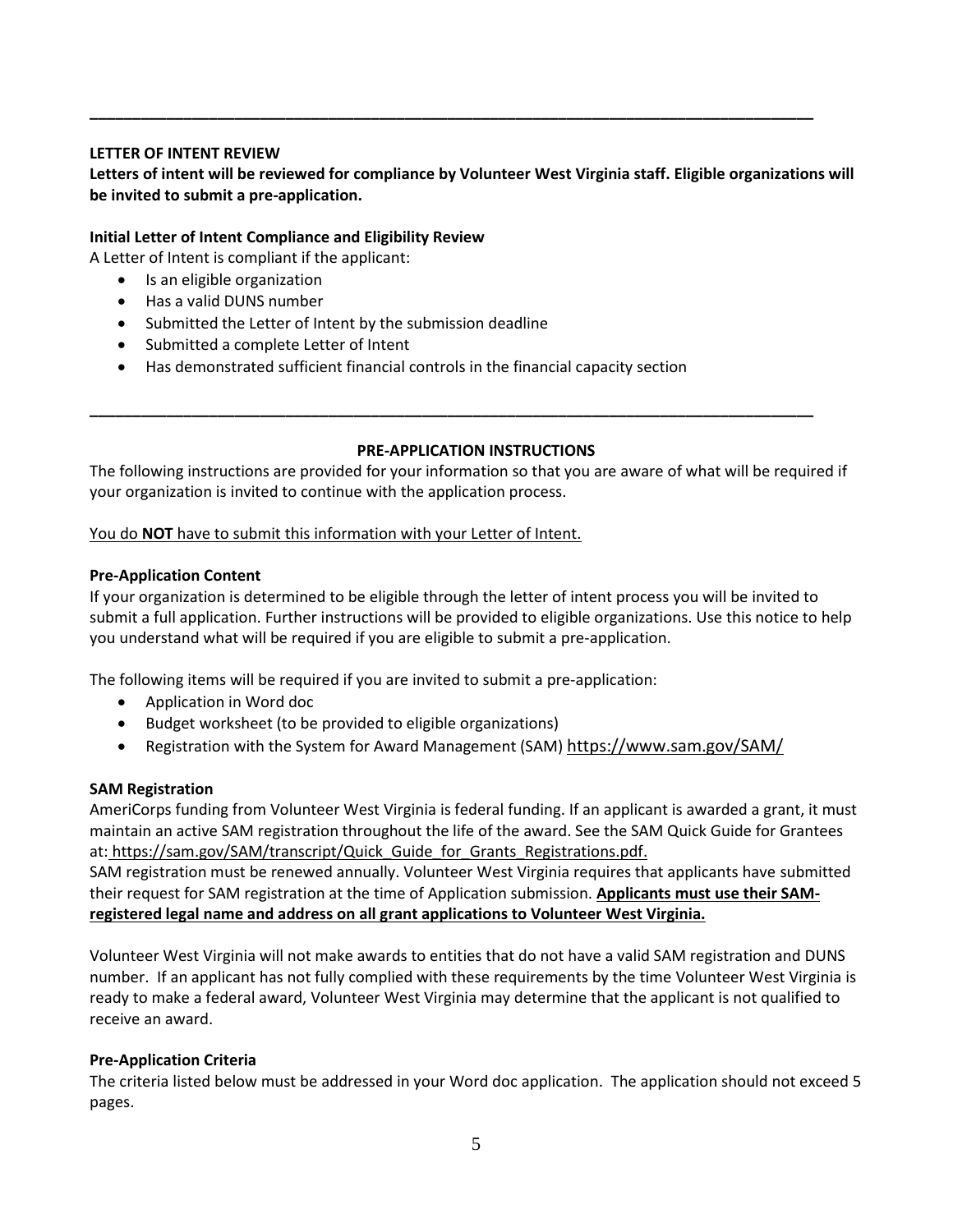# **A. Executive Summary (Required - 0 percent)**

Please fill in the blanks of these sentences to complete the Executive Summary. Do not deviate from the template below.

The [Name of the organization] proposes to develop an AmeriCorps program serving in [the location(s) the AmeriCorps program will serve] that will focus on the CNCS focus area(s) of [Focus Area(s)]. The CNCS investment of \$[amount of request] will be matched with \$[amount of projected match], \$[amount of local, state, tribal, and federal funds] in public funding and \$[amount of non-governmental funds] in private funding. No AmeriCorps members will be needed to execute this plan.

# **B. Program Design (50 percent)**

# *1. Need (25 points):*

• Describe the need you plan to address with your AmeriCorps program and provide evidence that the need is pressing with relevant data.

# *2. Intervention (35 points)*

- How do you expect that AmeriCorps members could help address the identified need? List specific tasks and potential activities AmeriCorps members could provide.
- Is your idea to address this need inspired by an existing program? If so, please describe the other program. If not, describe the research you would do during the planning grant year to ensure your program would be successful. Consider travel to training or to observe other programs. Include these expenses in your budget.
- Explain how AmeriCorps members would be addressing an unmet need and would not be duplicating or displacing any current staff, volunteers, or other services. Explain how this program would create new services or support your community in a new way.
- Explain how you would involve potential partners or AmeriCorps member sites in this program.

# **C. Organizational Capability (25 percent)**

- Does your organization have the experience, staffing, and management structure to plan the proposed program? You can include staff who will be working on the planning grant in the budget.
- Would you hire additional staff with planning grant funding to ensure the success of your potential new program? We recommend using planning grant funds to support sufficient staff for the project.
- Does your organization have prior experience in the proposed area of programming?
- Does your organization have sufficient administrative and fiscal staff capacity to administer a federal grant award?

# **1. Cost Effectiveness and Budget Adequacy (15 percent)**

# **These criteria will be assessed based on the budget submitted. No narrative is required**

- Budget is submitted without mathematical errors and proposed costs are allowable, reasonable, and allocable to the award.
- Budget is submitted with adequate information to assess how each line item is calculated.
- Match is submitted with adequate information to support the amount written in the budget.

**\_\_\_\_\_\_\_\_\_\_\_\_\_\_\_\_\_\_\_\_\_\_\_\_\_\_\_\_\_\_\_\_\_\_\_\_\_\_\_\_\_\_\_\_\_\_\_\_\_\_\_\_\_\_\_\_\_\_\_\_\_\_\_\_\_\_\_\_\_\_\_\_\_\_\_\_\_\_\_\_\_\_\_\_\_**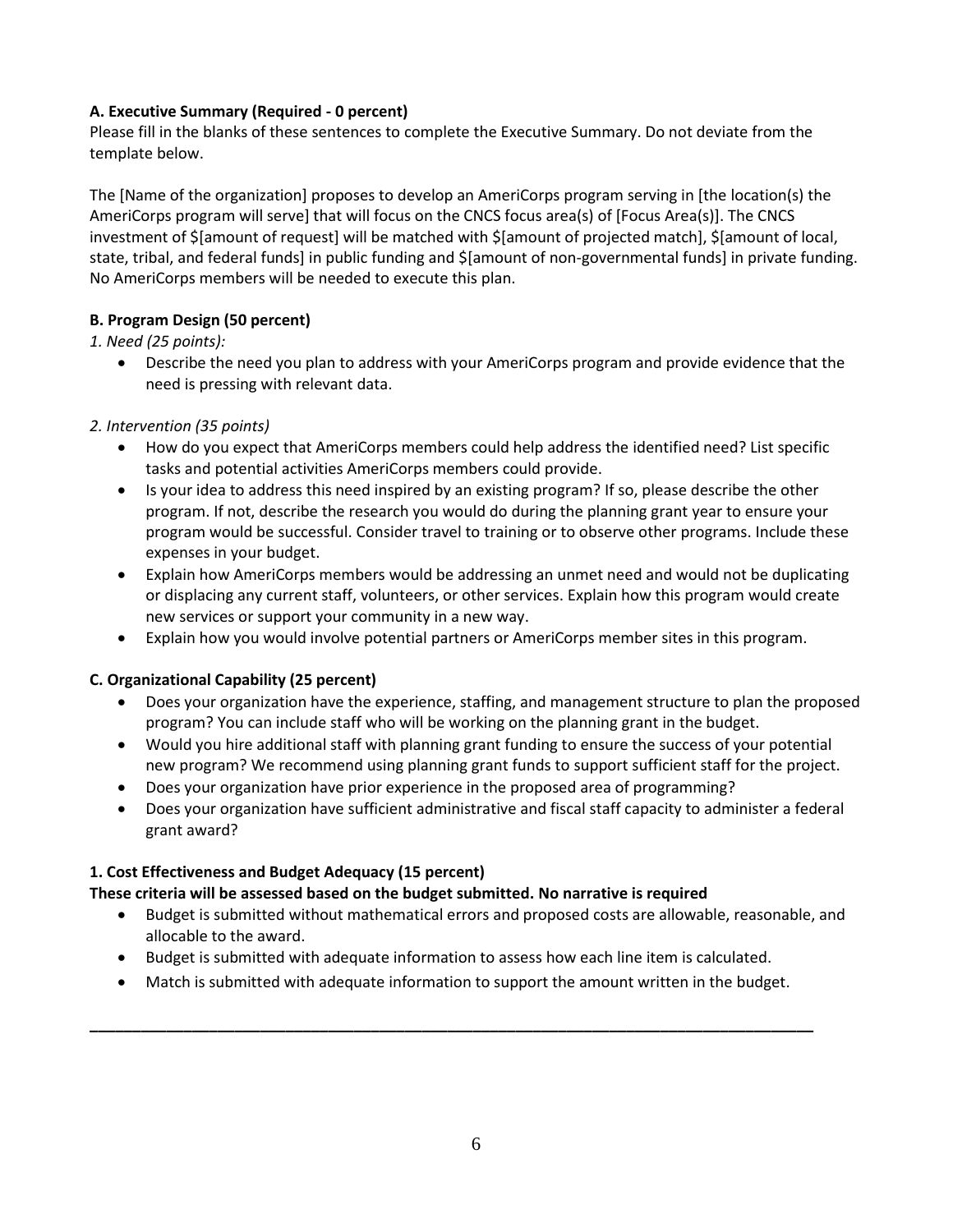# **PRE-APPLICATION REVIEW**

# **Review and Selection Process**

Volunteer West Virginia will engage External and Staff Reviewers with relevant knowledge and expertise to assess and provide input on the eligible pre-applications. The review and selection processes are intended to produce a diversified set of high-quality projects that represent the priorities and strategic considerations described in this Notice.

# **Initial Pre-Application Compliance and Eligibility Review**

Volunteer West Virginia will conduct an initial Eligibility Review to determine if a pre-application meets the compliance requirements published in this Notice and advances to the next stage of the review process. An application is compliant if the applicant:

- is an eligible organization
- has a valid DUNS number and will have a current SAMS registration by March 31, 2022.
- submitted an application by the submission deadline
- submitted a complete application

Reviewing for eligibility is intended to ensure that only those applications that are eligible for award are further reviewed. However, determinations of eligibility can take place at any point during the application review and selection process. Applicants that are determined to be ineligible will not receive an award.

### **Review**

External Reviewers and Volunteer West Virginia staff will review and assess for the evidence criteria above. Volunteer West Virginia will recruit and select reviewers with demonstrated relevant expertise. All External Reviewers will be screened for conflicts of interest.

### **Pre-Award Risk Assessment**

Volunteer West Virginia will assess an applicant's ability to manage federal funds by evaluating any evident risks. This evaluation is in addition to assessment of the applicant's eligibility and the quality of its application based on the Selection Criteria. Results from this evaluation will inform funding decisions.

In evaluating risks, Volunteer West Virginia may consider some of the following criteria:

- federal debt delinquency
- suspension and debarment
- reports and findings from audits and/or financial reports
- IRS Tax Form 990

### **Selection for Funding**

The review and selection process is designed to identify how well eligible pre-applications are aligned with the review criteria and build a diversified portfolio based on the following strategic considerations: CNCS Funding Priorities and meaningful representation of geographic diversity, rural communities, and faith-based organizations. In selecting applicants to receive awards under this Notice, Volunteer West Virginia will endeavor to include a diverse portfolio of applications based on staff recommendations and strategic considerations.

### **Applicant Clarification**

Volunteer West Virginia may ask an applicant for clarifying information. Volunteer West Virginia staff will use this additional information to make funding recommendations. A request for clarification does not guarantee an award. Applicants may be recommended for funding even if they are not asked for clarifying information. An